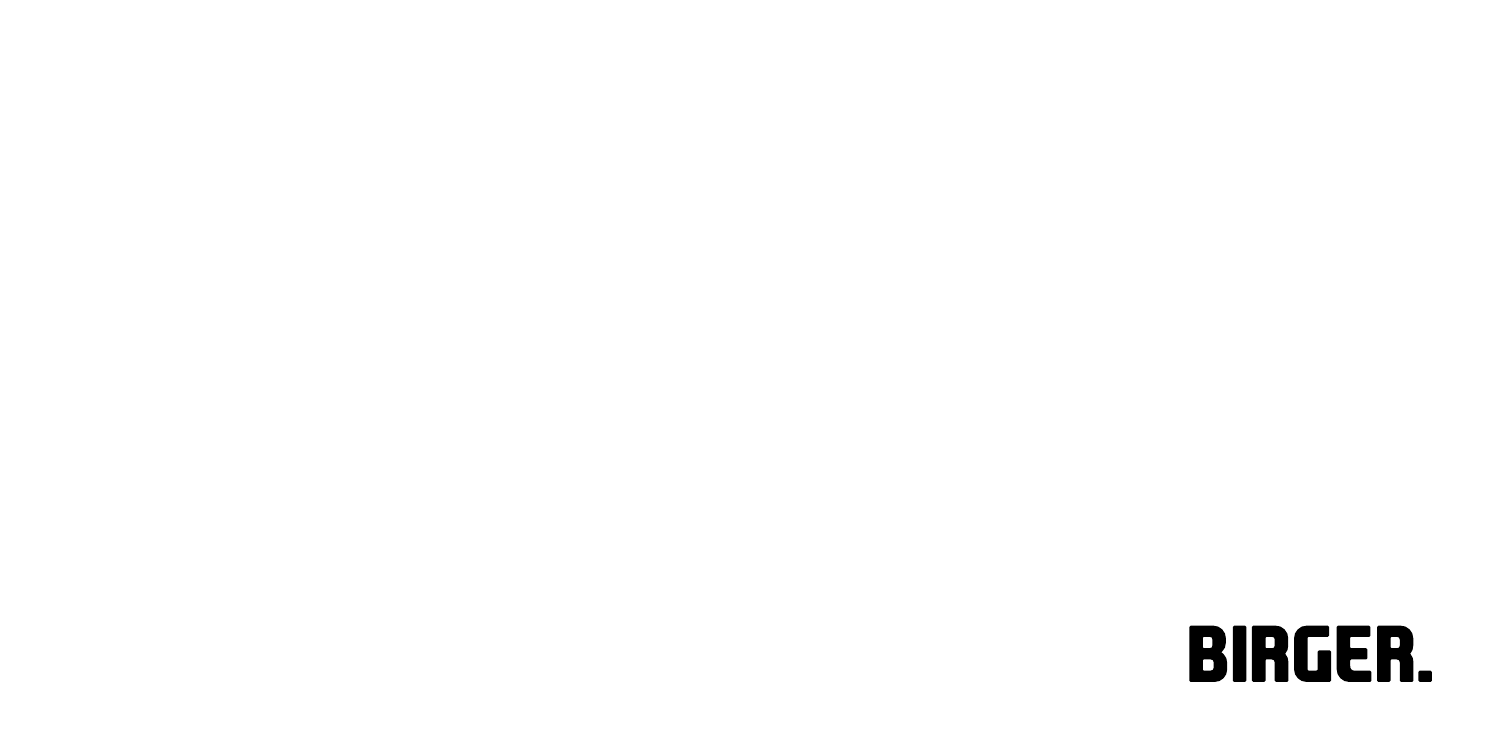# **business environment due to the nature, dynamics and speed of change. Today, is unpredictable**

Business leaders are challenged whilst planning ahead for the next financial year let alone for the medium to long term strategic development of their business.

Politics, economics and social factors are intermingled where simple cause and effect relationship does not exist anymore. This complex ecosystem in which businesses evolve is further exacerbated with the advent of new technologies for both business and private use.

Business leaders must be prepared to address these challenges which inhibit their business resiliency and adaptability when they execute their strategies.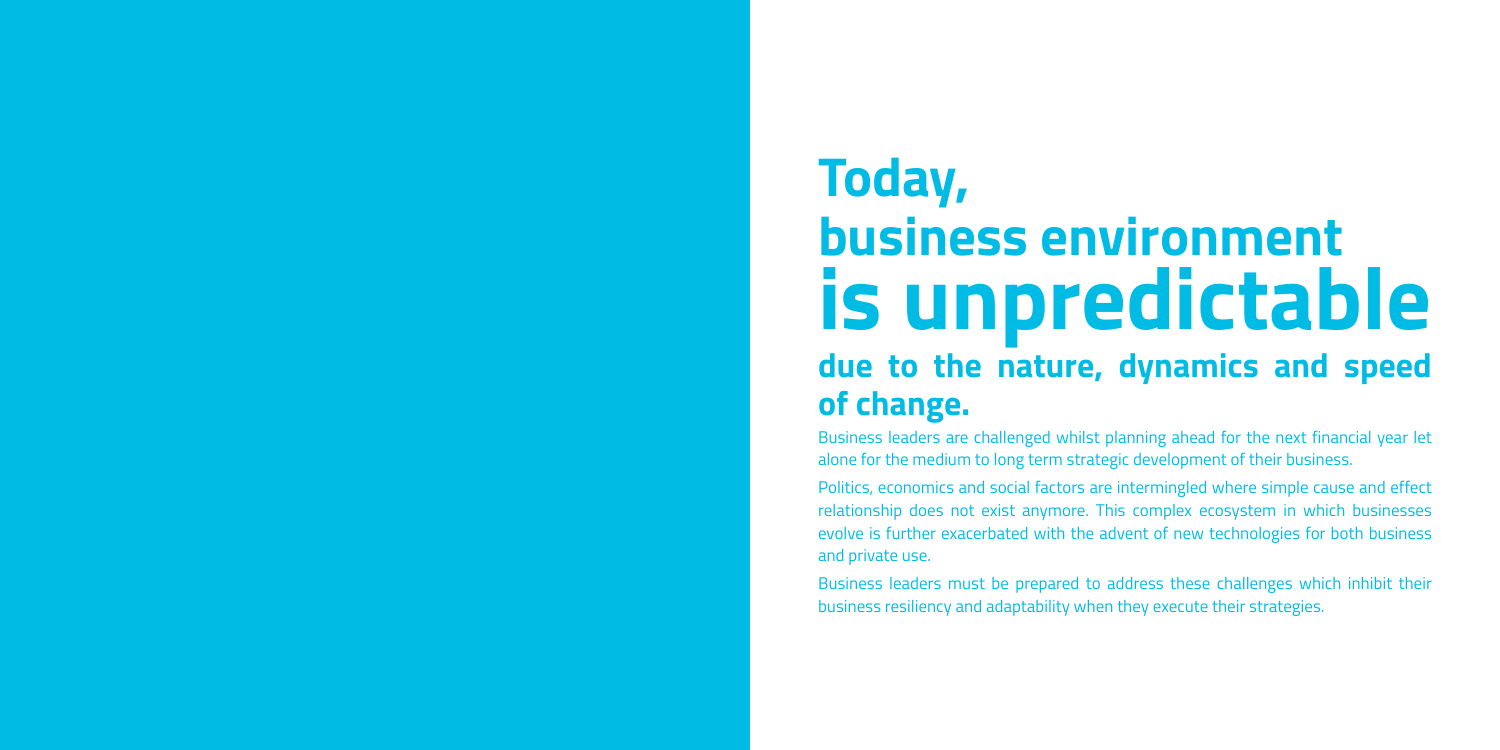

## **TECHNOLOGY. SECURITY. RESILIENCY.**

At BIRGER. we have developed a unique end-to-end business model to assist our customers to plan forward, carry out their daily operations, protect their key assets, manage risks and ensure continuity in their activities. Our unique end-to-end business model hinges on TECHNOLOGY, SECURITY and RESILIENCY.

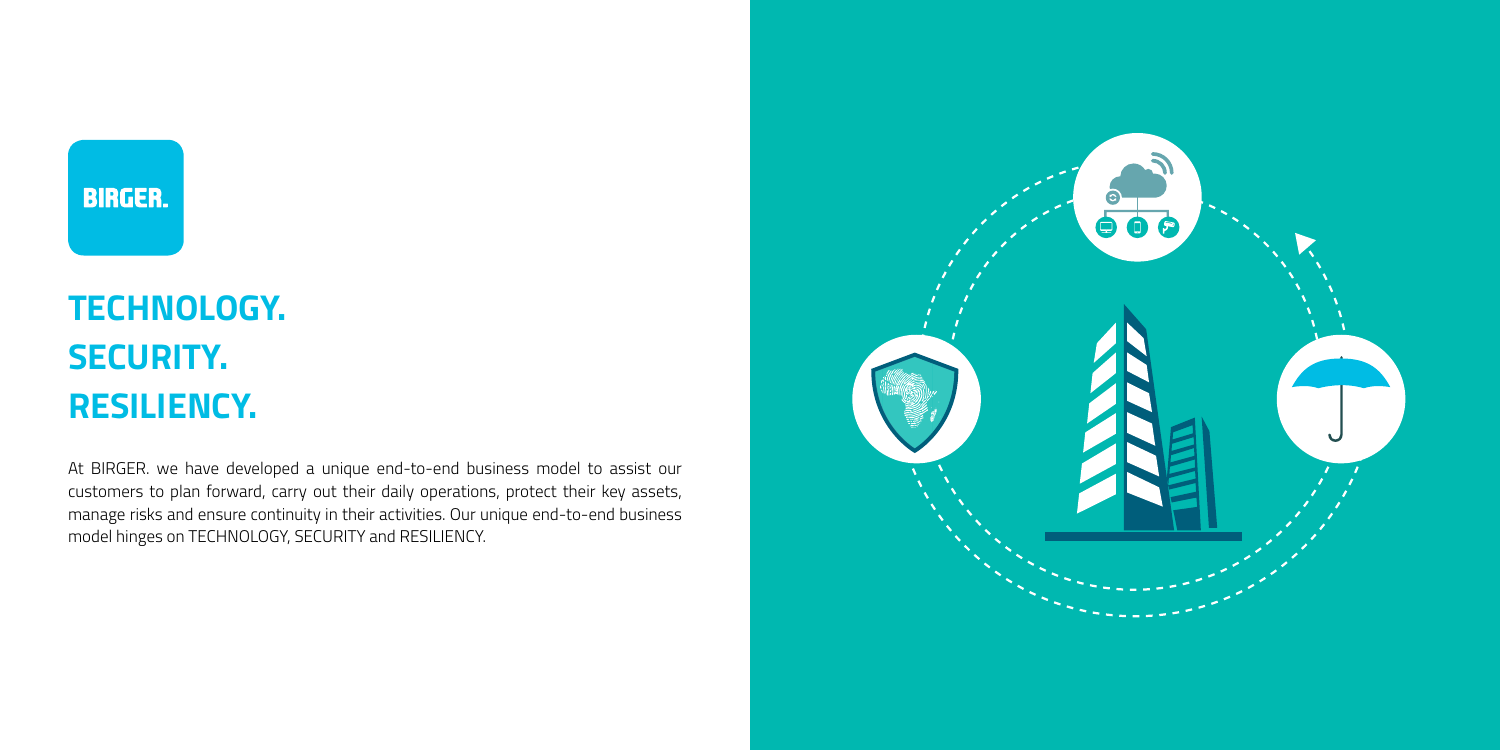#### **TECHNOLOGY**

BIRGER. has delivered technology services and solutions to the Banking, Insurance, Retail and Telecommunication industries as well as to Governments for decades. We have developed specific expertise in self-service terminals, payment solutions, enterprise systems, network and communications, trusted identities and secured transactions.

#### **SECURITY**

At BIRGER. we have been deploying both physical and logical security solutions covering premises, IT infrastructures, communication networks and self-service terminal for decades.

BIRGER.'s Security Services also cover cyber security consultancy and audits as well as a Cyber Defence Centre located in Mauritius powered by Symantec to deliver Managed Cyber Security Services.

#### **RESILIENCY**

We have pioneered business continuity activities in Mauritius by providing consultancy and training to raise the awareness of our customers to the need of having business continuity plans. Our subsidiary ContinuityMauritius, assists our customers to resume their activities timely.







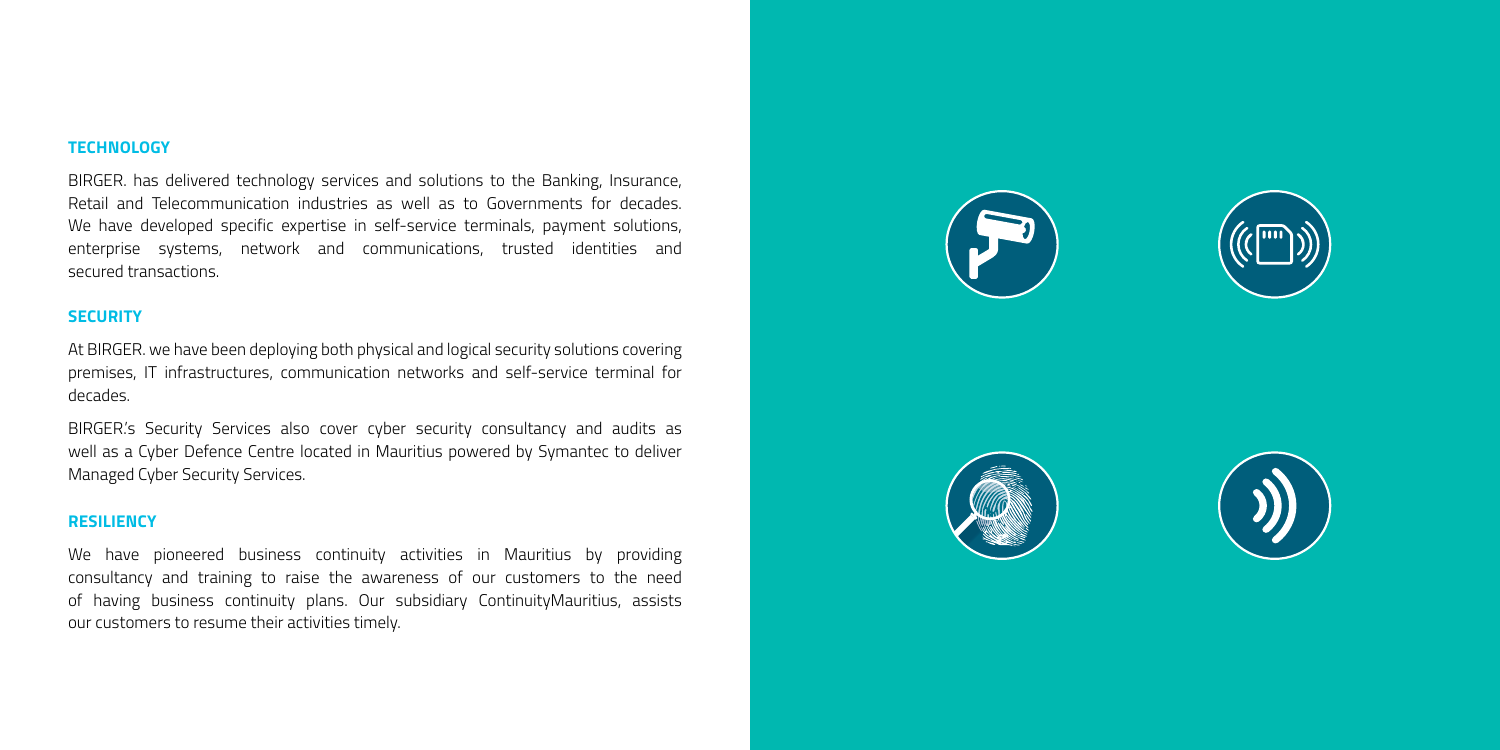

#### **PAN AFRICAN FOOTPRINT**

BIRGER. has expanded its operations from Mauritius to the Indian Ocean Islands, Eastern and Southern Africa.

We operate hubs to cover specific geographical areas. This operating model enables us to provide timely on-site local support and services to our customers from our local offices.

We recognise that our future success hinges on local competent professionals. Hence, we collaborate with local universities from Mauritius, Madagascar and Rwanda by endorsing practicum projects as well as by offering internships to both under and post graduate students.

#### O BIRGER.'s local offices in 9 territories

BIRGER.'s African coverage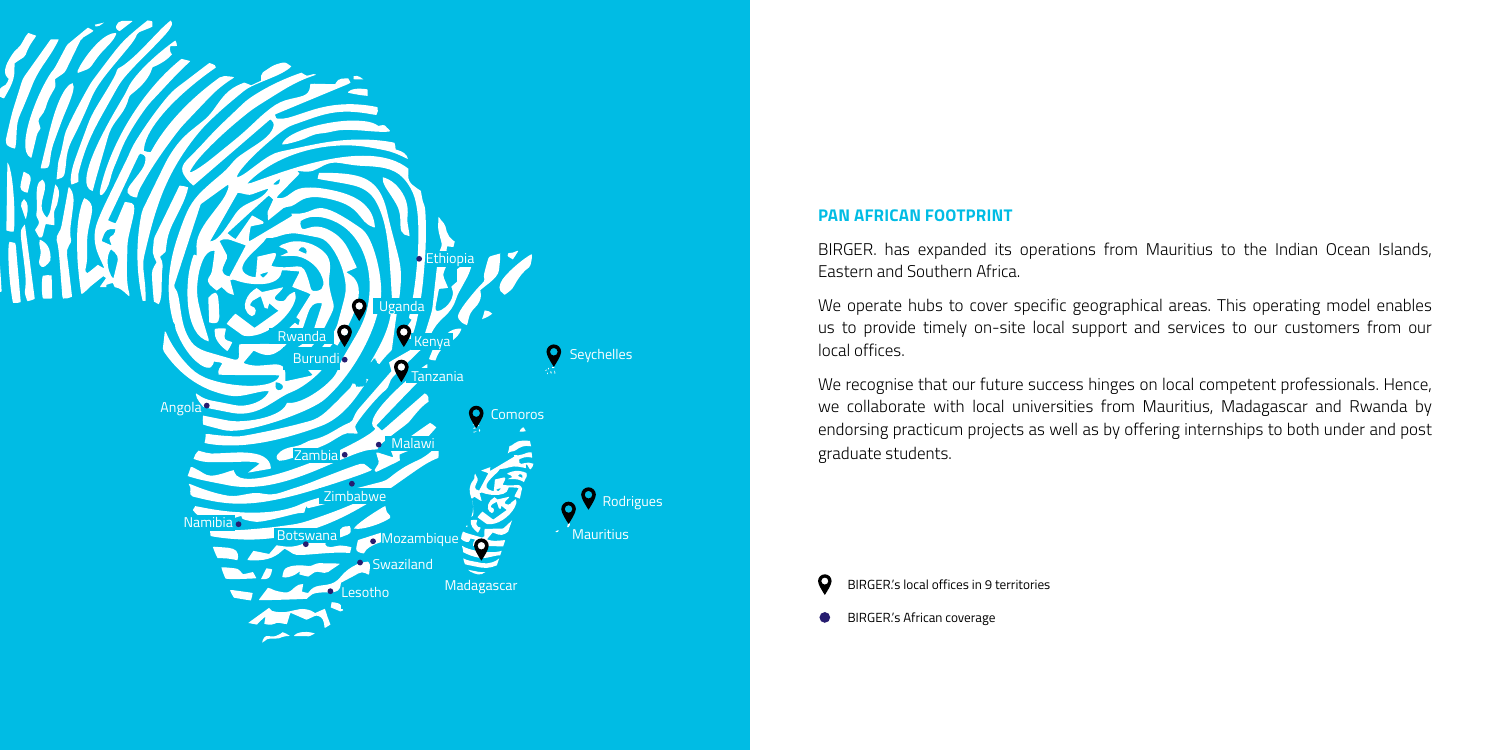

### **EDUCATION**

Our education programme at BIRGER. has evolved over the years, where continuous learning has become a core skill for our employees.

BIRGER. nurtures and up-skills its employees over their careers using its e-learning platform, Partner'IT, for in-house trainings.

Employees enrol on regular technical courses and management development programmes.

Since we have accumulated knowledge and successfully trained our employees over the past six decades, we are able to offer practical trainings to our customers in areas related to Technology, Security and Resiliency.